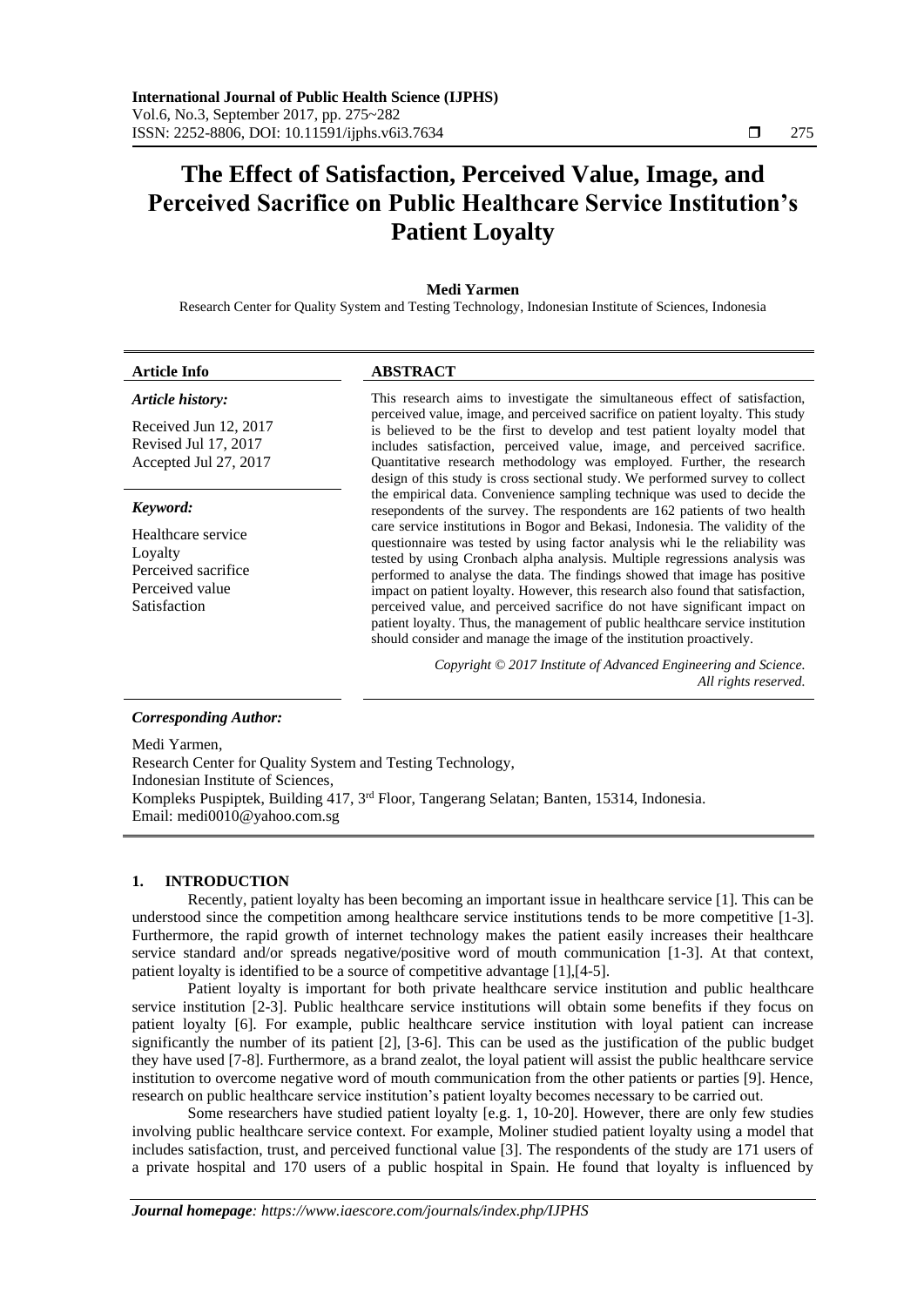satisfaction and trust while satisfaction and trust is affected by perceived functional value. Other researchers, Suki and Suki also investigated patient loyalty for both public and private healthcare service institution [21]. They surveyed 200 patients of the government hospital and clinics, as well as private clinics in The Federal Territory of Labuan, Malaysia. Their research results showed that (1) loyalty is influenced by commitment, (2) commitment is affected by trust, (3) trust is influenced by satisfaction and doctor reputation, and (4) satisfaction is affected by doctor reputation. Amin and Nasharuddin surveyed 216 patients of public and private hospitals in Malaysia [2]. They found that service quality affects satisfaction which subsequently affects behavioral intention. Patawayati *et al.* investigated 150 patients who have used healthcare services in the public Hospital of Southeast Sulawesi, Indonesia [6]. Their study showed that service quality affects satisfaction which then affects trust and commitment. In addition, Patawayati *et al.* also found that loyalty is influenced by trust and commitment. However, they found that satisfaction doesn't affect loyalty even though satisfaction influences trust and commitment.

As previously explained, there are only few researches on patient loyalty involving public healthcare service context. Furthermore, we identified some research gaps on the topic. The previous studies didn't include perceived sacrifice, which refers to "what is given up or sacrificed to obtain a [healthcare service]", as the antecedent of patient loyalty [22]. Meanwhile, in the context of public healthcare service, perceived sacrifice is important to be considered. This is because the public healthcare service institution is supported by public fund. The patient of public healthcare institution may be more aware of their sacrifice. The high awareness of the customers on their sacrifice may cause the direct effect of perceived sacrifice on patient loyalty [23]. Furthermore, in the other public services context, empirical studies have showed that perceived sacrifice influences loyalty [e.g. 24-25].

There is lack of previous studies that include image as the predictor of patient loyalty [26]. This is quite surprising since healthcare service is a credence service [1], [3], [26], [27]. On the other hand, in the context of credence service, image may influence a consumer's behaviors, which include his/her post consumption behaviors [26-28]. Furthermore, it is also well documented that image influences customer loyalty positively [e.g. 26, 29-32]. Thus, it is important to include image in order to investigate patient loyalty.

To address the gap in the literature, this research aims to investigate patient loyalty using a model that integrates two variables that were not involved in the previous studies (image and perceived sacrifice) and two variables that were already used in the previous researches (satisfaction and perceived value). Satisfaction and perceived value are included in the model since both variables is widely known as the predictor of loyalty in healthcare service [3], [10], [1] and the other public services [e.g. 33-34].

More specifically, this research aims to answer four research questions. First, does image influence patient loyalty? Second, does perceived sacrifice influence patient loyalty? Third, does satisfaction influence patient loyalty? Fourth, does perceived value influence patient loyalty?

The reminder of this paper is organized as follows. The first section reviews the theoretical background and the proposed hypotheses. The second section presents the research methodology. The third section describes the results of the research. The fourth section presents the theoretical and managerial implications. The final section is the conclusion of this paper.

#### **2. RESEARCH METHOD**

#### **2.1. Research design**

This research used quantitative research methodology. Further, the research design of this study is a cross-sectional study. A survey with questionnaire was performed to collect the empirical data. The research includes five main variables, namely patient loyalty, satisfaction, perceived value, image, and perceived sacrifice. We measured the variables using multiple items since these variables can be categorized as latent variable with high degree of abstraction [35]. The operational definition of the variables and the number of the indicators can be seen in Table 1.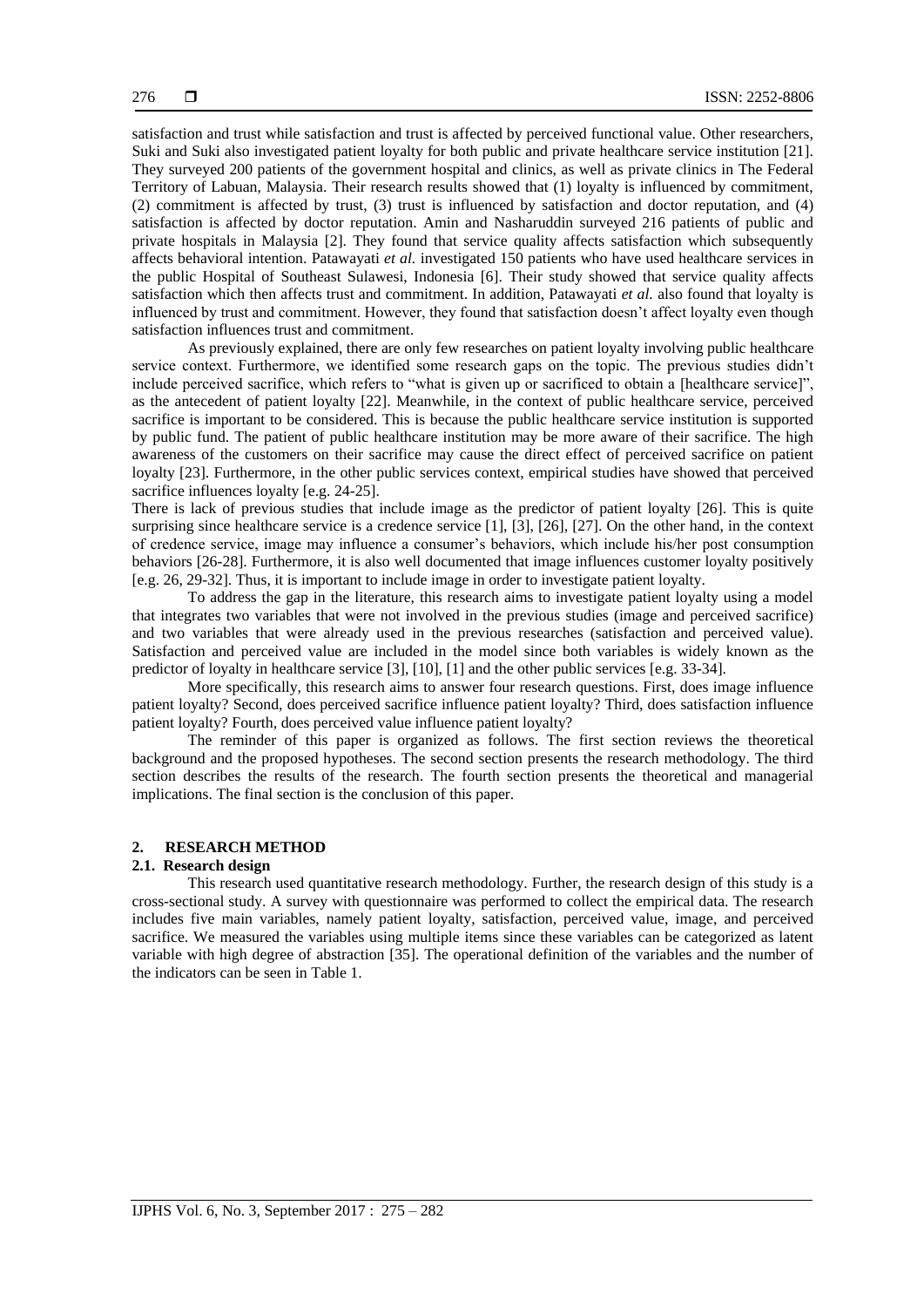| Variable                | ruole 1: Rebearen Operational Benningon een annoel of mareatorb<br>Definition                                                                                                                       | Number of  | <b>Indicator Sources</b>         |  |
|-------------------------|-----------------------------------------------------------------------------------------------------------------------------------------------------------------------------------------------------|------------|----------------------------------|--|
|                         |                                                                                                                                                                                                     | Indicators |                                  |  |
| Patient loyalty         | The deep commitment of patient on the relationship between him/her<br>and his /her healthcare service provider $[1,3]$ .                                                                            |            | Choi et al. [10]                 |  |
| Patient<br>Satisfaction | "a [patient]'s overall experience to date with a [healthcare service 3<br>provider] (Johnson and Fornell, 1991)" [36]                                                                               |            | Hu et al. [37]                   |  |
| Perceived Value         | The difference or discrepancy between the benefits patient obtain from 3<br>healthcare service provider with the sacrifices he/she has to perform<br>that is perceived by him/her $[22, 38 - 41]$ . |            | Choi et al. $[10]$               |  |
| Image                   | Patient's overall (global) impression on the healthcare service provider<br>[42]                                                                                                                    | 3          | Andreassen and<br>Lindestad [43] |  |
| Perceived<br>Sacrifice  | "what is given up or sacrificed to obtain a [healthcare service]" [22]                                                                                                                              |            | Cronin et al.[44]                |  |

Table 1. Research Operational Definition & Number of Indicators

The main variables were measured by suing a seven-point Likert scale. We used positive sentences to express the all indicators. Related to this matter, it should be noted that the use of positive sentences in expressing the indicators of perceived sacrifice caused the relationship between perceived sacrifice and patient loyalty must be interpreted as a positive relationship if the result of the statistical testing shows that the coefficient of the relationship is negative and vice versa.

#### **2.2. Sampling technique**

The intended population of this study is the patients of healthcare service institutions in Bogor and Bekasi, Indonesia. Due to the unknown true characteristics of the population of the patients of healthcare service institutions and budget and operational limitation, we employed convenience sampling technique [45]. However, it should be noted that since this research was designed to test the relationships among variables, the use of convenience sampling technique in this research could still be tolerated [46].

The data collection was carried out through survey. The survey was performed in two healthcare service institutions in Bogor and Bekasi, Indonesia. The respondents of the survey are the patients of the healthcare service institution. The participation of the patients in the survey is completely voluntary.

The sample of this research is 162 patients. The sample size fulfills the sample size required by the statistical analysis tool employed in this study (multiple regressions analysis) [47]. Table 2 shows the respondents' demographic profile.

|                 | Table 2. The Respondents' Demographic Profile |       |
|-----------------|-----------------------------------------------|-------|
| Variable        | Category                                      | $\%$  |
| Age             | $\leq$ 20 years old                           | 10    |
|                 | 21-30 years old                               | 28.1  |
|                 | 31-40 years old                               | 24.4  |
|                 | 41-50 years old                               | 19.4  |
|                 | $\geq$ 51 years old                           | 18.1  |
| Occupation      | Unemployed                                    | 10.5  |
|                 | Labor                                         | 14.22 |
|                 | <b>Students</b>                               | 15.4  |
|                 | Government employee                           | 5.5   |
|                 | Private employee                              | 27.8  |
|                 | Entrepreneur                                  | 26.5  |
| Education       | Other                                         | 5.0   |
|                 | Junior High School                            | 11.2  |
|                 | Senior High School                            | 63.8  |
|                 | Diploma                                       | 8.1   |
|                 | <b>Bachelor</b>                               | 11.8  |
| Marital status  | Single                                        | 31.1  |
|                 | Married                                       | 67.7  |
|                 | Divorced                                      | 1.2   |
| Number of Visit | $1 - 3$ times                                 | 34.6  |
|                 | 3-6 times                                     | 28.4  |
|                 | $7-10$ times                                  | 11.1  |
|                 | $>10$ times                                   | 25.9  |

#### **2.3. The validity and reliability analysis of the questionare**

This research employed factor analysis in order to check the construct validity of the research questionare. The cut off values are (1) Kaiser Meyer Olkin (KMO) value  $\geq 0.5$ ; (2) p value of Bartlett Test of Sphericity (BTS)  $\leq 0.05$ ; (3) Factor loading value (for each indicator)  $\geq 0.5$  [34], [47], 48]. Table 3 shows the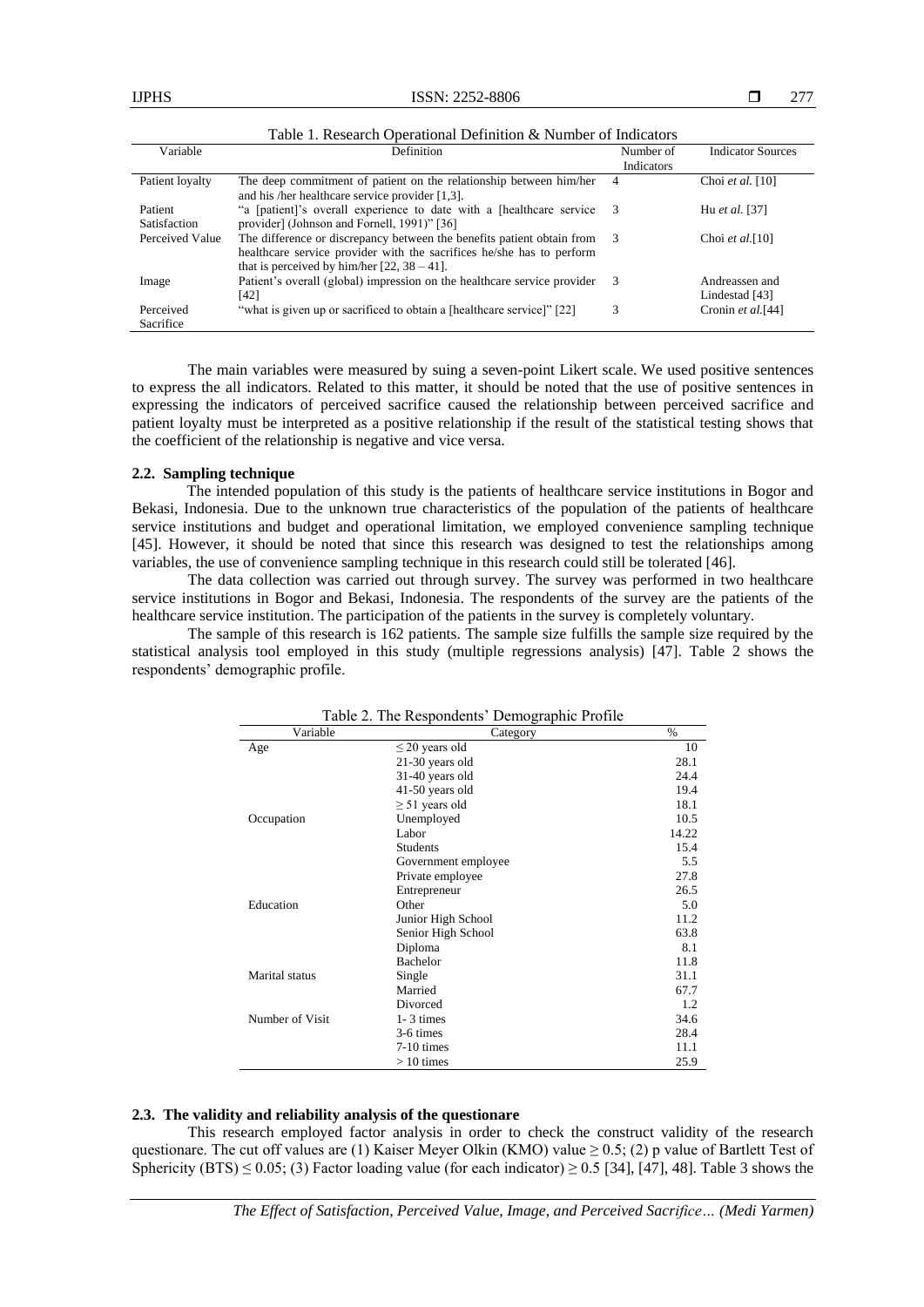results of factor analysis. Based on Table 3, it can be concluded that all variables fulfill the construct validity criteria.

| Variables & Indicators |                                                                                     | <b>KMO</b> | BTS (Sig.) | Factor  |
|------------------------|-------------------------------------------------------------------------------------|------------|------------|---------|
|                        |                                                                                     |            |            | Loading |
| Satisfaction           |                                                                                     | 0.773      | 0.000      |         |
| a.                     | Overall satisfaction                                                                |            |            | 0.945   |
| b.                     | The performance of healthcare service exceeds patients' expectations                |            |            | 0.951   |
| $c_{\cdot}$            | The performance of healthcare service equals with patients' wants                   |            |            | 0.953   |
| Image                  |                                                                                     | 0.710      | 0.000      |         |
| a.                     | The good impression of the healthcare service provider                              |            |            | 0.881   |
| b.                     | The better image of the healthcare service provider compares with the other         |            |            | 0.955   |
|                        | healthcare service providers                                                        |            |            |         |
| c.                     | The good image of the healthcare service provider in the mind of the other patients |            |            | 0.936   |
|                        | Perceived Value                                                                     | 0.725      | 0.000      |         |
| a.                     | Compared with time and money has been given, the service was valuable.              |            |            | 0.902   |
| b.                     | At the price has been paid, the service was acceptable.                             |            |            | 0.890   |
| c.                     | It was worth taking this healthcare service rather than the others.                 |            |            | 0.857   |
|                        | Perceived sacrifice                                                                 | 0.745      | 0.000      |         |
| a.                     | Total cost                                                                          |            |            | 0.896   |
| b.                     | Waiting time                                                                        |            |            | 0.926   |
| $\mathbf{c}$ .         | Effort needed to obtain healthcare service                                          |            |            | 0.932   |
| Loyalty                |                                                                                     | 0.677      | 0.000      |         |
| a.                     | Say positive things about the healthcare services to others people                  |            |            | 0.881   |
| b.                     | Recommend the healthcare service provider to someone who seeks your advice          |            |            | 0.891   |
| $\mathbf{c}$ .         | Reuse the healthcare service provider if the service is needed                      |            |            | 0.838   |
| d.                     | Consider the healthcare service provider as the first choice to travel              |            |            | 0.838   |

Table 3. The Results of Construct Validity Testing

Cronbach Alpha analysis was performed to examine the reliability of the questionare. Table 4 presents the Alpha coefficient of each variable. In the literature, the cut off value of the Alpha coefficient that is generally used is 0.6 [34], [45], [47], [48]. Based on Table 4, all variables have alpha value above 0.6.

| Table 4. The Results of Reliability Testing |                |  |  |
|---------------------------------------------|----------------|--|--|
| Variables & indicators                      | Cronbach Alpha |  |  |
| Satisfaction                                | 0.945          |  |  |
| Image                                       | 0.915          |  |  |
| Perceived value                             | 0.859          |  |  |
| Perceived sacrifice                         | 0.906          |  |  |
| Loyalty                                     | 0.883          |  |  |

#### **2.4. Main analysis**

In order to achieve the main objective of this research, this research performed multiple regressions analysis. The method was applied because this research examines the relationships between two or more independent metric variables and one dependent metric variable. Meanwhile, literature has revealed that multiple regression analysis is appropriate to perform that task [47]. The regression model is shown in Figure 1. The validity and reliability tests and the multiple regression analysis were conducted with the support of SPSS 16.



Figure 1. The conceptual model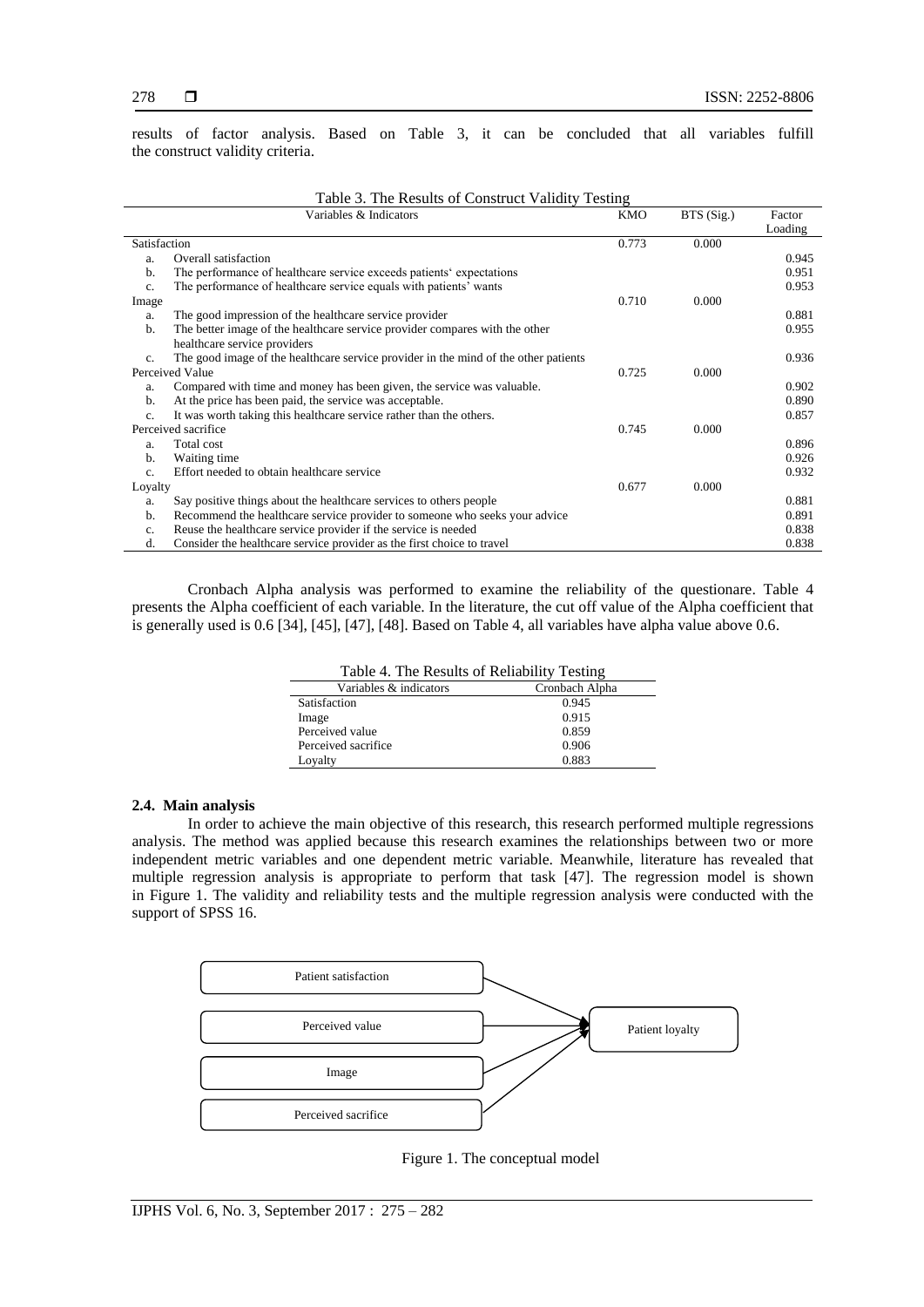279

This research is a cross sectional study. Furthermore, it can also be categorized as field study. Different with pure experimental study, the nature of field study is more focuss on the external validity of the research than the internal validity [45]. Thus, the existence of confounding variable may happen in field study. In order to reduce the effect of counfounding variable, we only involved the antecedent variable of regression model that are supported by strong theoretical background.

# **3. RESULTS AND ANALYSIS**

# **3.1. Descriptive statistics**

Table 5 shows the descriptive statistics of the constructs of the research. All constructs have high mean value. The construct with highest mean value is perceived sacrifice (5.70). Furthermore, image has the lower mean value (5.16).

| Table 5. The Descriptive Statistics of the Research Variables |      |                           |  |  |
|---------------------------------------------------------------|------|---------------------------|--|--|
| Variables                                                     | Mean | <b>Standard Deviation</b> |  |  |
| Loyalty                                                       | 5.19 | 0.78                      |  |  |
| Satisfaction                                                  | 5.18 | 1.13                      |  |  |
| Perceived value                                               | 5.37 | 0.88                      |  |  |
| Image                                                         | 5.16 | 0.99                      |  |  |
| Perceived sacrifice                                           | 5.70 | 0.89                      |  |  |

#### **3.2. Multiple regression analysis result**

The results of the multiple regressions analysis are shown in Table 6. The F statistic value is 16.396 with p-value  $(p= 0.000)$  lower than 0.05. This means that the regression model can be used to predict patients' loyalty.

| <b>Independent Variables</b> | <b>Unstandardized Coefficients</b> |                       | Beta         |       |       |                | F(p)    |
|------------------------------|------------------------------------|-----------------------|--------------|-------|-------|----------------|---------|
|                              |                                    |                       | Standardized |       | Sig.  | $\mathbb{R}^2$ | value)  |
|                              | В                                  | <b>Standard Error</b> | Coefficients |       |       |                |         |
| (Constant)                   | 2.424                              | 0.389                 |              | 6.231 | 0.000 |                |         |
| Satisfaction                 | 0.076                              | 0.068                 | $-0.110$     | 1.119 | 0.265 |                |         |
| perceived sacrifice          | 0.097                              | 0.072                 | 0.111        | 1.355 | 0.177 | 29.5 %         | 16.396  |
| perceived value              | $-0.095$                           | 0.090                 | 0.107        | 1.051 | 0.295 |                | (0.000) |
| image                        | 0.254                              | 0.077                 | 0.323        | 3.317 | 0.001 |                |         |
| *Dependent Variable: Loyalty |                                    |                       |              |       |       |                |         |

Table 6. The Results of Multiple Regressions

The first finding of this research showed that the unstandardized B coefficient of satisfaction is positive ( $B = 0.076$ ) and the p value is higher than 0.05 (p value = 0.265). This means satisfaction doesn't affect patient loyalty significantly. This finding doesn't support the finding of the previous researches carried out by Moliner [3] and Amin and Nasharuddin [2].

The second finding of this research showed that perceived value doesn't affect patient loyalty significantly  $(B = -0.095, p$  value = 0.295). This finding doesn't support the finding of the previous researches carried out by Choi *et al.* [10].

The third finding of this research showed that image affects patient loyalty positively and significantly  $(B = 0.254$ , p value  $= 0.001$ ). This finding supports the finding of the previous researches which tested the impact of image on loyalty [e.g. 29-31].

The fourth finding of this research showed that perceived sacrifice doesn't affect patient loyalty significantly  $(B = 0.097, p$  value = 0.177). This finding doesn't support the previous researches on perceived sacrifice – loyalty, which are carried out in the other contexts than healthcare service [e.g. 24-25].

### **3.3. Theoretical implication**

Recently, patient loyalty has been identified to be an important factor for public healthcare service institutions [6]. Thus, the managements of public healthcare service institutions need to understand the factors that influence patient loyalty. Some researchers have investigated patient loyalty of public healthcare service institution. However, there is no study that investigates patient loyalty using a model that involves satisfaction, perceived value, image, and perceived sacrifice. Given this, the paper fulfills the gap in the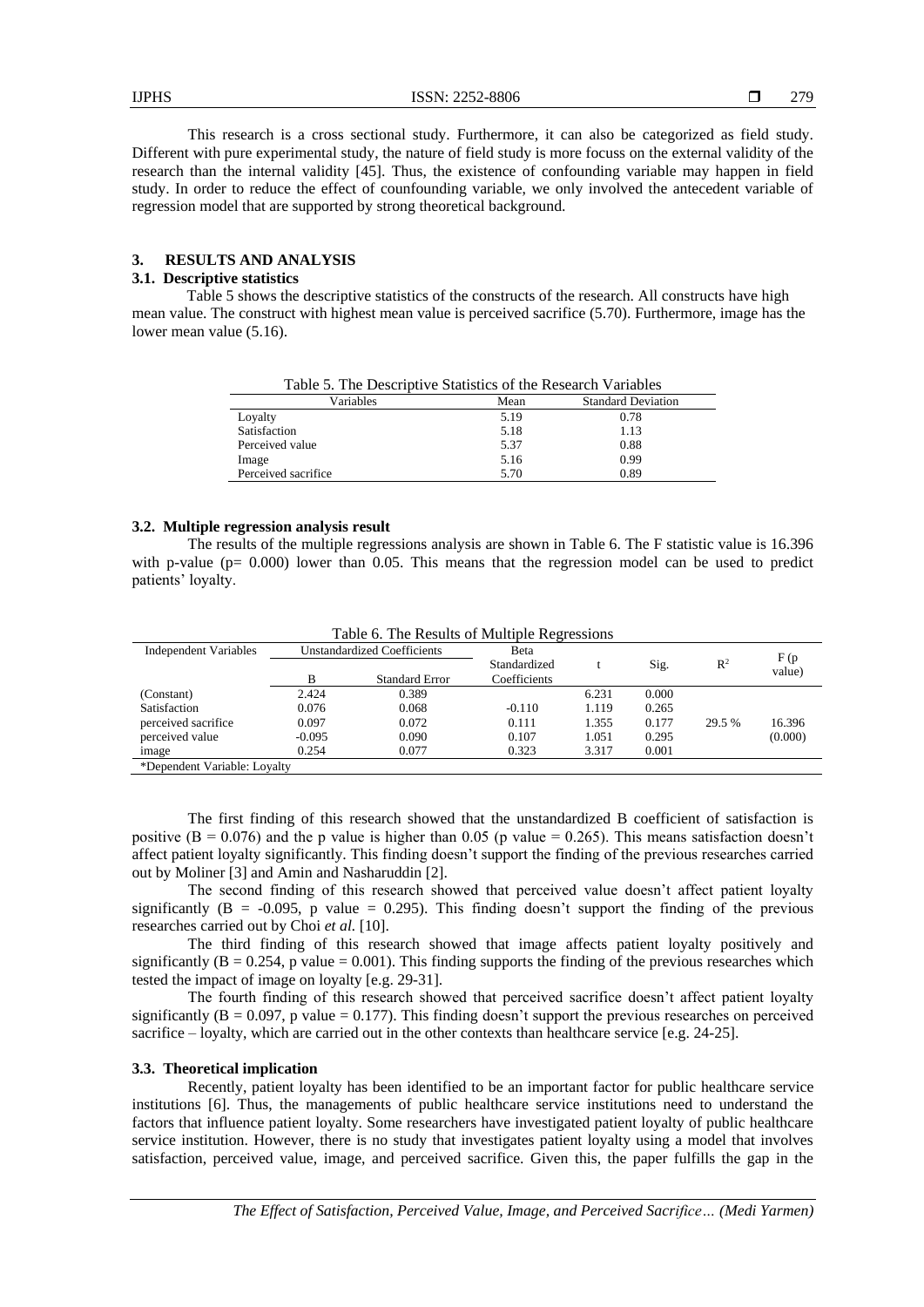literature by developing and testing a patient loyalty model that includes satisfaction, value, image, and perceived sacrifice.

The results of this research showed that patient loyalty is only influenced by image while satisfaction, perceived value, and perceived sacrifice do not affect patient loyalty. The positive impact of image on loyalty supports the previous researches [e.g. 26, 29-31, 49]. Meanwhile, the non-significant impact of satisfaction, perceived value, and perceived sacrifice on patient loyalty may due to the characteristics of healthcare services. Healthcare services can be categorized as credence service so that the service performance is difficult to be evaluated by the patients [27]. Meanwhile, the three constructs relate to the patient's evaluation of the service [22], [39]. Based on information economics signaling theory, under credence service consumption, a customer tends to use credible signal provided by the producer [25-26]. On other hand, image is a type of a signal that may increase customer expected utility value [25-26].

Another explanation may come from consumer behavior literature. The consumer behavior literature has revealed that consumer tends to use heuristic way, such as relies only on service provider's image, in their purchasing decision regarding credence services consumption [28]. This may make the patient doesn't evaluate the overall performance of the healthcare service as well as the value of the services and the sacrifice they have to perform during their consumption.

Furthermore, the non-significance effect of satisfaction, perceived value, and perceived sacrifice may also be explained from the perspective of customer needs. The patient may only emphasize on the outcome dimension of the healthcare service, which is healthier after they obtain the service. This may make the patient doesn't seriously consider the emotional atmosphere of the healthcare service, that is the root of satisfaction, and the sacrifice they have to perform as well as the value of the service they obtain.

#### **3.4. Managerial implication**

The results of this research give managerial implications for public healthcare managers in establishing patient loyalty. The findings show that public healthcare service institution should manage its image effectively. Furthermore, the managements of public healthcare service institutions should emphasize on marketing and operational strategy that can improve the image of the institution.

#### **4. CONCLUSION**

This research has tried to test the influence of satisfaction, perceived value, image, and perceived sacrifice on patient loyalty. This is important because there is limited literature on the topic. Based on the data analysis, this research found that image influences patient loyalty positively. However, this research also found that satisfaction, perceived value, and perceived sacrifice do not influence patient loyalty significantly.

Even though this research has generated interesting findings, we addressed some limitations. First, we employed convenience sampling technique. In addition, we performed the data collection only in two healthcare institutions in Bogor and Bekasi, Indonesia. Thus, the research results may not be generalized into other contexts. Second, this research only included four variables (satisfaction, perceived value, image, and perceived sacrifice) as the predictors of patient loyalty. The  $\mathbb{R}^2$  is 29.5%. Hence, we predict there are still other antecedent variables of patient loyalties. Based on the limitations, we suggest including others variables in the research model and involving more healthcare service institution to test the model in the future research.

#### **REFERENCES**

- [1] Chang, C.-W.; Tseng, T.-H. ; Woodside; A.G.; , "Configural algorithms of patient satisfaction, participation in diagnostics, and treatment decisions' influences on hospital loyalty", *Journal of Services Marketing*, vol. 27 no. 2, pp. 91-103, 2013
- [2] Amin, M. ; Nasharuddin, S.Z. ; , "Hospital service quality and its effects on patient satisfacton and behavioural intention", *Clinical Governance: An International Journal*, vol. 18 no. 3, pp. 238-254, 2013
- [3] Moliner, M.A. ; , "Loyalty, perceived value, and relationship quality in healthcare services", *Journal of Service Management*, vol. 20 no. 1, pp. 76-97, 2009
- [4] Aurier, P. ; N'Goala, G. ; , "The differing and mediating roles of trust and relationship commitment in service relationship maintenance and development", *Journal of the Academy of Marketnig Science*, vol. 38 no. 3, June, pp. 303-325, 2010
- [5] Bruhn, M.; , *Relationship Marketing: Management of Customer Relationships*, Harlow, England: Financial Time Prentice Hal, 2003
- [6] Patayawati, Zain, D.; Setiawan, M. ; Rahayu, M.; "Patient satisfaction, trust, and commitment: Mediator of service quality and its impact on loyalty (An empirical study in Southeast Sulawesi public hospitals)", *IOSR Journal of Business and Management*, vol. 7 no. 6, pp. 1-14, 2013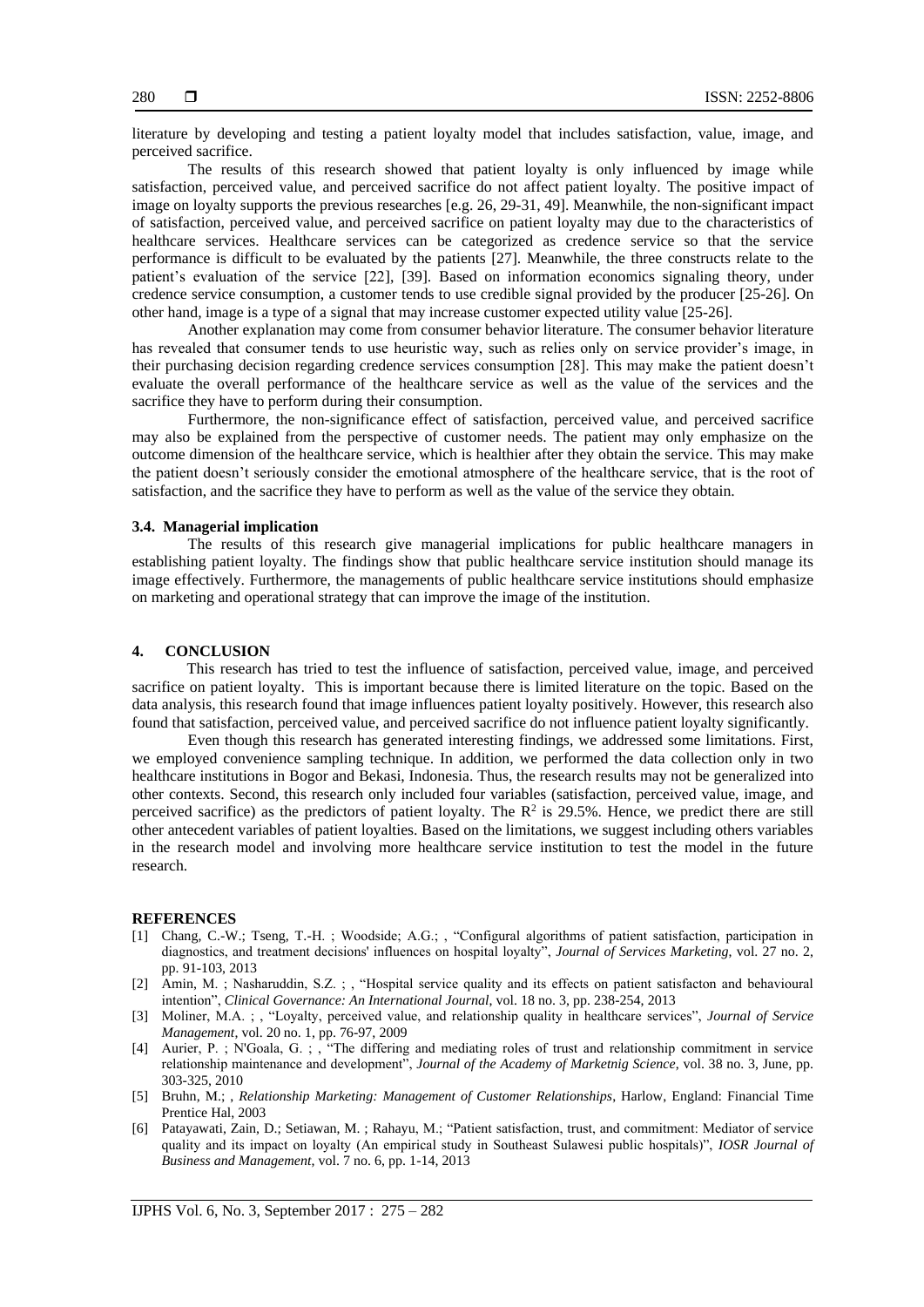- [7] Kiran, K ; Diljit, S.; , "Antecedents of customer loyalty: does service quality suffice", *Malaysian Journal of Library & Information Science*, vol. 16 no. 2, pp. 95-113, 2011
- [8] Bakti, I.G.M.Y. ; Sumaedi, S.; , "An analysis of library customer loyalty: The role of service quality and customer satisfaction, a case study in Indonesia", *Library Management*, vol. 34 no. 6/7, pp. 397-414, 2013
- [9] Aggarwal, P.; , "The effects of brand relationship norms on consumer attitudes and behavior", *Journal of Consumer Research*, vol. 31 no. 1, June, pp. 87-101, 2004
- [10] Choi, K.-S.; Cho, W.-H.; Sunhee, L.; Lee, H.; Kim, C.; , "The relationships among quality, value, satisfaction and behavioural intention in health care provider choice: A South Korean study", *Journal of Business Research*, vol. 57 no. 8, pp. 913-921, 2004
- [11] Kanibir, H. ; Nart, S.:, "The effects of internal relationship marketing on superior customer relatons as competitive performance: Evidence from healthcare industry", *Procedia - Social and Behavioral Sciences*, vol. 58, pp. 1378- 1385, 2012
- [12] Kessler, D.P.; Mylod, D. ; , "Does patient satisfaction affect patient loyalty?", *International Journal of Health Care Quality Assurance*, vol. 24 no. 4, pp. 266-273, 2011
- [13] Mittal, B.; Lassar, W.; , "Why do customer switch? The dynamics of satisfaction versus loyalty", *The Journal of Services Marketing*, vol. 12, no. 3, pp. 177-194, 1998
- [14] Bielen, F. ; Demoulin, N.; , "Waiting time influence on the satisfaction-loyalty relationship in services", *Managing Service Quality*, vol. 17 no. 2, pp. 174-193, 2007
- [15] Mortazavi, S.; Kazemi, M.; Shirazi, A.; Aziz-Abadi, A.; ,"The Relationships between Patient Satisfaction and Loyalty in the Private Hospital Industry", *Iranian J Publ Health,* vol. 38no.3, pp.60-69, 2009
- [16] Gaur, S.S.; Xu, Y.; Quazi, A.; Nandi, S.; , "Relational impact of service providers' interaction behavior in healthcare", *Managing Service Quality*, vol. 21 no. 1, pp. 67-87, 2011
- [17] Chahal, H.; Kumari, N.; , "Evaluating customer relationship dynamics in healthcare sector through indoor patients' judgment", *Management Research Review*, vol. 34 no. 6, pp.626 – 648, 2011
- [18] Ndubisi, N.O.; , "Mindfulness, reliability, pre-emptive conflict handling, customer orientation and outcomes in Malaysia's healthcare sector", *Journal of Business Research*, vol. 65 no. 4, pp. 537-546, 2012
- [19] Sumaedi, S.; Bakti, I.G.M.Y.; Rakhmawati, T.; Astrini, N.J.; Widianti, T.; Yarmen, M.; , "The empirical study on patient loyalty: the role of trust, perceived value, and satisfaction (a case study from Bekasi, Indonesia)", *Clinical Governance: An International Journal*, Vol. 19 No. 3, pp. 269-283, 2014
- [20] Sumaedi, S. Bakti, I.G.M.Y.; Rakhmawati, T.; Astrini, N.J.; Widianti, T.; Yarmen, M.; , "Patient loyalty model an extended theory of planned behavior perspective (a case study in Bogor, Indonesia)", *Leadership in Health Services*, Vol. 28 No. 3, pp. 245-258, 2015
- [21] Suki, N.M. ; Suki, N.M. ; , "Patient Satisfaction, Trust, Commitment and Loyalty toward Doctors", *International Conference on Sociality and Economics Development IPEDR,* vol.10, pp. 498-502, 2011
- [22] Zeithaml, V.; , " Consumer perceptions of price, quality, and value: A means-end model and synthesis of evidence", *Journal of Marketing*, vol. 52 no. 3, pp. 2-22, 1988
- [23] Nagle, T ; Hogan, J. ; , *The Strategy and Tactics of Pricing: A guide to growing more profitability, Fourth edition*, New York: Mc Pearson Education, Prentice Hall. Inc., 2006
- [24] Jiang, P. ; Rosenbloom, B.; , "Customer intention to return online: price perception, attribute-level performance, and satisfaction unfolding over time", *European Journal of Marketing*, Vol. 39 No.1/2, pp. 150-174, 2005
- [25] Erdem, T.; , "An Empirical Analysis of Umbrella Branding", *Journal of Marketing Research*, Vol. XXXV, pp. 339- 351, 1998
- [26] Yarmen, M.; Sumaedi,S.; Bakti, I.G.M.Y.; Rakhmawati, T.; Astrini, N.J.; Widianti, T.; , "Investigating patient loyalty: An integrated framework for trust, subjective norm, image, and perceived risk (a case study in Depok, Indonesia)", *International Journal of Quality and Service Sciences*, Vol. 8 no. 2 pp. 179 – 196, 2016
- [27] Zeithaml, V.; Bitner, M.J.; Gremler, D.D. ; , *Services Marketing: Integrating Customer Focus Across the Firm*, 5th edition, McGraw-Hill , 2008
- [28] Solomon, M.R. ; , *Consumer Behavior: Buying, Having & Being. 10th edition*. London: Prentice Hall, 2012
- [29] Chen, C. F. ; Tsai, D. C.; , "How destination image & evaluative factors affect behavioral intentions?", *Tourism Management,* Vol. 28, pp. 1115–1122, 2007
- [30] Ryu, K.; Lee, Hye-Rin.; Kim, W. G.; "The influence of the quality of the physical environment, food, & service on restaurant image, customer perceived value, customer satisfaction, and behavioral intention", *International Journal of Contemporary Hospitality Management*, vol. 24 no. 2, pp. 200 – 223, 2012
- [31] Brandao E. A.; Muniz, R. M.; Filho, C. G.; Rocchiccioli, G. F.; Souki, G. Q.; Livramento, R. ; , "Brand relationships on retailing: The impact of image on behavioral intentions of consumers", *Rev. Adm. UFSM, Santa Maria*, vol. 4 no. 1, pp. 170-186, 2011
- [32] Meng, S.H.; Liang, G. S.; Yang, S. H.; , "The relationship of cruise image, perceived value, satisfaction,&postpurchase behavioral intention on Taiwanese tourists", *African Journal of Business Management*, vol. 5 no.1, pp.19- 29, 2011
- [33] Jen, W.; Tu, R.; Lu, T.; , "Managing passenger behavioral intention: an integrated framework for service quality, satisfaction, perceived value, and switching barriers", *Transportation,* vol. 38, pp. 321-342, 2011
- [34] Lai, W.-T. ; Chen, C.-F.; , "Behavioral intentions of public transit passengers-The roles of service quality, perceived value, satisfaction, and involvement", *Transport Policy*, vol. 18, no. 2, pp. 318-325, 2011
- [35] Diamantopoulos, A.; Sarstedt, M.; Fuchs, C.; Wilczynski, P. ; Kaiser, S. ; , "Guidelines for choosing between multiitem and single-tem scales for construct measurement: A predictive validity perspective", *Journal of the Academy of Marketing Science*, vol. 40 no. 3, pp. 434-449, 2012